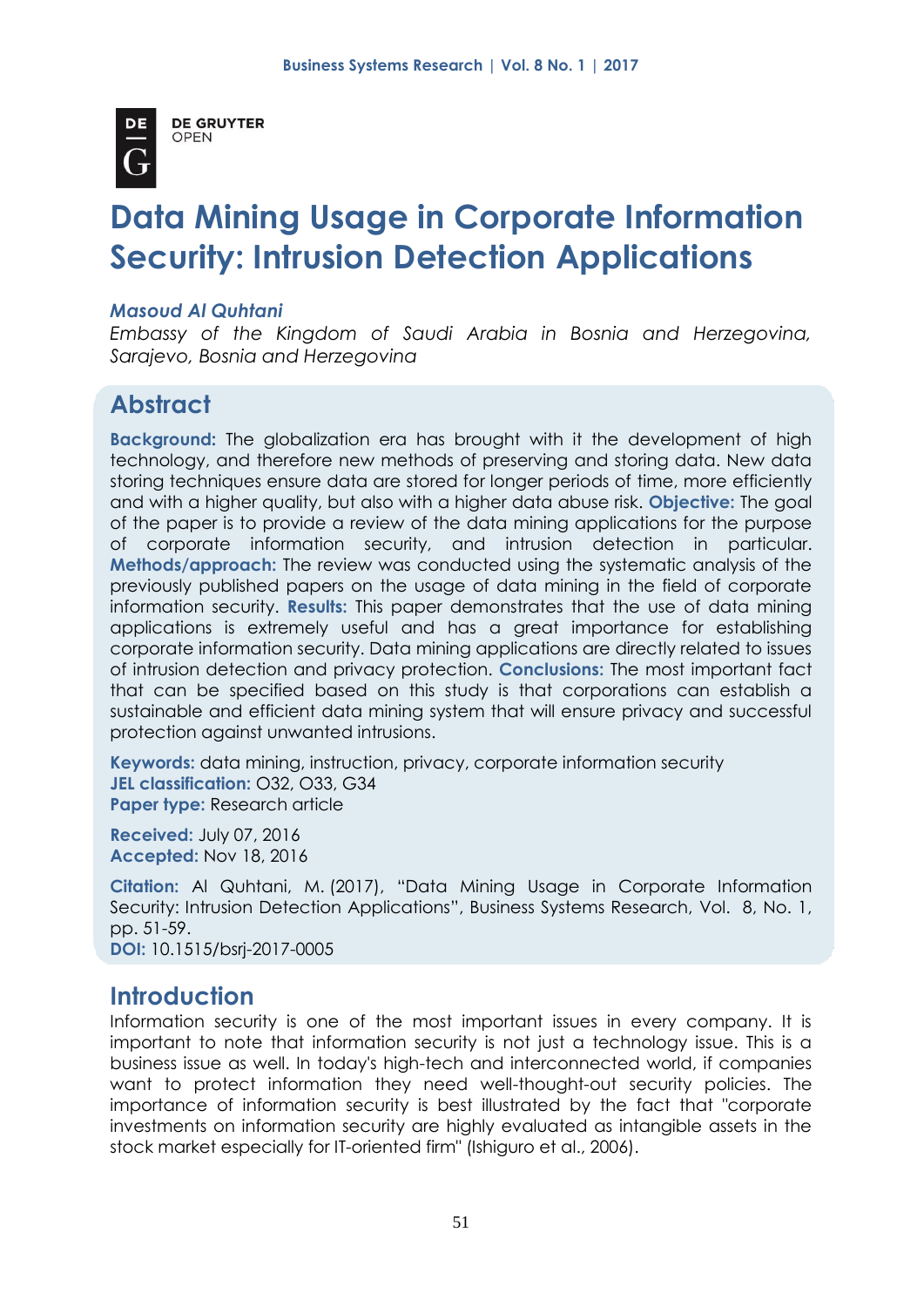Companies have to take special precautionary measures regarding two types of information. The first type includes internal secrets of the company (recipes, projects, models, strategies), and the second type refers to business relationships and contracts with clients. Both types of data are very important for every company and therefore the investment and the establishment of information security is completely justified. The increased data security risk has led to increased obligations of managers. Managerial responsibilities nowadays do not only include improving business operations through quality management decision, but also finding ways to adequately protect information. Results in this segment, has become an integral part of the management engagement, measured in an effort to protect the information assets of the organization (Trompeter et al., 2001). Regarding the importance of studying corporate information security it is important to note that this is a very complex area that does not involve only the use and storage of usernames and passwords. The concept of information security has been significantly expanded compared to an earlier definition that included only a username and password. (Von Solms et al., 2004). At the same time, organizations are threatened from various sides. These raids result in large losses for organizations. These losses include data theft and disclosure of business strategies (Toval et al., 2002). In addition to these requirements, there are also related damages, as well as the fact that the competition becomes familiar with the business strategy of the organization. For all these reasons we can say that any organization that wants to effectively manage its information assets must actively use an information security management system (Kim et al., 2014).

Data mining and privacy are the two opposing goals. Yet, it is possible to satisfy the criterion of privacy and to use data mining. The main tendency in the study of data mining is to develop tools that will ensure private data are protected, and that will enable the efficient use of data mining capabilities. This issue is especially relevant in the field of e-commerce. The problem of data privacy protection is particularly pronounced in e-commerce. Solutions such as the Secure Socket Layer (SSL) can be useful, but in addition to e-commerce, there are many other traps that increase the risk of loss or misuse of personal information (Fienberg, 2006). Although significant efforts have been invested into establishing a system of complete security policy, in the area of e-commerce, a perfect solution still has not been found. It is important to note that privacy protection is guaranteed in separate databases, while integrated databases present a more complex situation.

In recent years, in which the application of computers has increased, the number of intrusions has increased significantly as well, resulting in the need for a system which will identify those intrusions. Intrusion detection is a process based on monitoring the event of a computer or network, recognizing the signs of intrusion and analysing data on which signs of intrusion have been observed (Vigna et al., 1999). Intrusion detection has been present in research since 1980s, but in recent years this area has become an extremely active area of research (Kim et al., 2007).

Information technologies have become a key component of business support, and corporate governance has become unthinkable without the application of data mining. As noted above, the increased use of new technologies has increased the risk of data misuse. The concept of intrusion detection includes events in a computer or network, and analysing and recognizing signs of possible incidents. Signs of possible incidents are based on the recognition of threats to information security policies, violations of acceptable use policies or deviations from standard safety practices (Sayed et al., 2014). In practice, we encounter two types of intrusion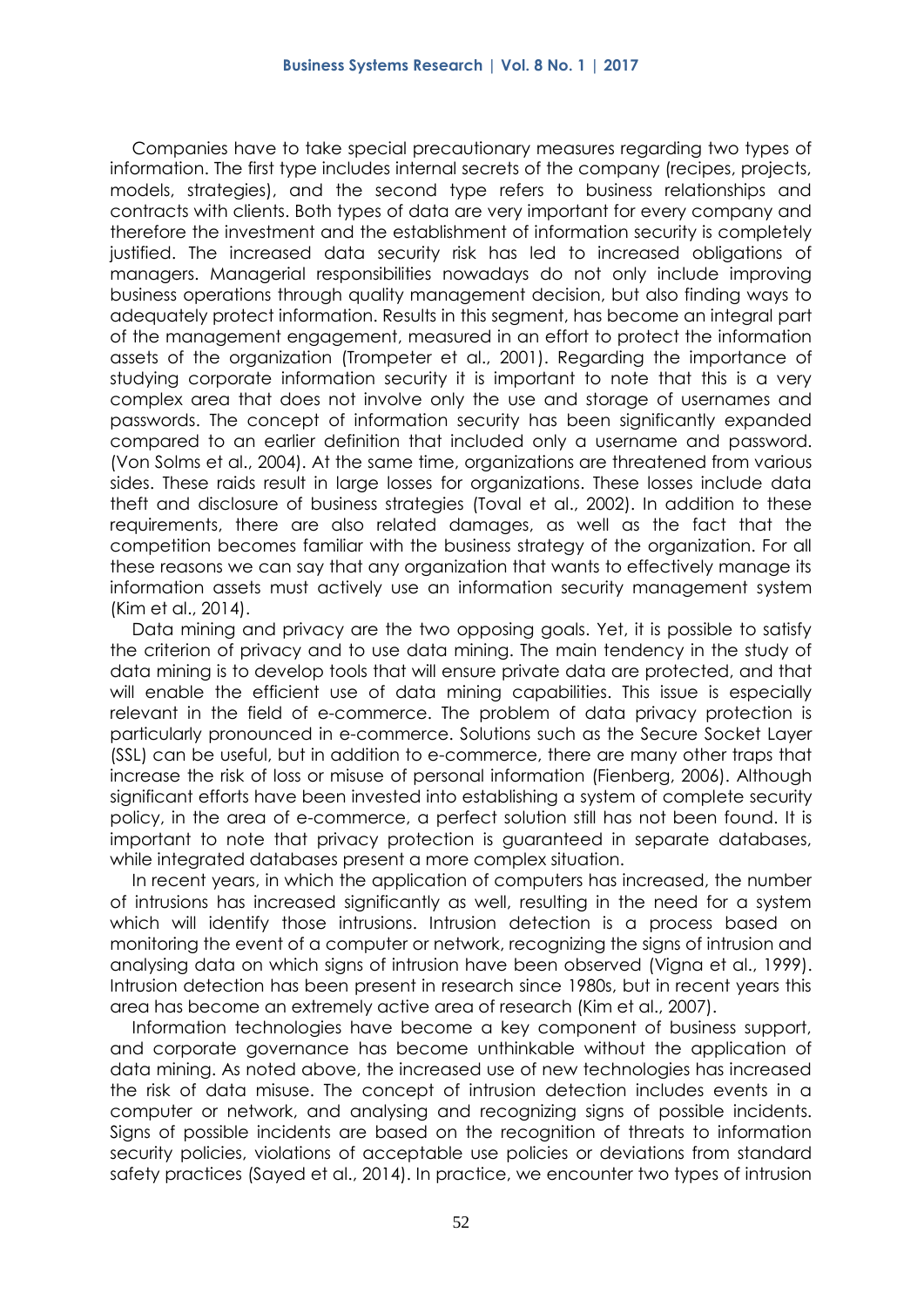detection: anomaly detection and misuse detection. Anomaly detection involves identifying behaviour that deviates from normal behaviour patterns. The detection of misuse can be ensured by the software which uses clearly defined patterns to identify misuse (Chen et al., 2007). In companies that follow modern developments data protection techniques present a priority. The reason for this approach is the fact that data security is of great importance for the company for several reasons. First, it is important to ensure data protection against intrusions of competition that could use certain information to gain a market advantage. Second, data security helps leaving a strong impression of a company that cares about its customers. And finally, by establishing information security management a company protects its own dignity and autonomy that could be endangered by the data abuse. The abovementioned facts are the key reasons for investing into and studying the area of intrusion detection and privacy protection.

### **Literature review**

#### *Data mining*

Data mining, or as it is often referred to as knowledge discovery, is the modern process of analysing vast amounts of data and extracting those most important and most relevant. Data mining tools allow the process of data analysis and forecasting of future developments spending much less time and energy compared to using the traditional method. Data mining is an area that encompasses a variety of fields such as technology, databases, statistics, information, artificial intelligence, data visualization and so on (Thamaraiselvi et al., 2004). Given the importance of understanding the term data mining, we will list a few explanations and definitions of the said term referring to the eminent names in the field. One such definition is given and an article published in the International Journal of Computer Trends and Technology (Matatov et al., 2010). From the previous definition it can be concluded that data mining includes a wide range of tools which in a very short time provide very useful and specific information that can form the basis for making managerial or other decisions.

Data mining tools are incredibly practical in everyday use. Data mining is applied in the areas unimaginable to many people, but due to the fact that in a short period of time a huge amount of data is analysed, and that as a result of this analysis, summary data are obtained and used further as the basis for many decisions, data mining has found its application in many areas such as: market segmentation, customer churn, direct marketing, interactive marketing, market basket analysis, trend analysis and others.

Application of data mining in companies is increasingly present. The ultimate goal is profit, and it all starts with the customer information. When companies have more information on customers (their habits and needs) they can provide more value to the customers. The higher the value a company provides to customers, the higher the profit that can be achieved. The best possible data mining application is for achieving that aim. By analysing a large number of simple data on the client conclusions about their behaviour and their needs are created. Based on these data, a company gives them the value they look for. Although there are many areas in which companies can apply data mining, most buyers of these technologies emerge from information intensive industries such as the financial and the marketing sector. These technologies are used by companies that want to take advantage of a large database to enhance their relationships with customers. The main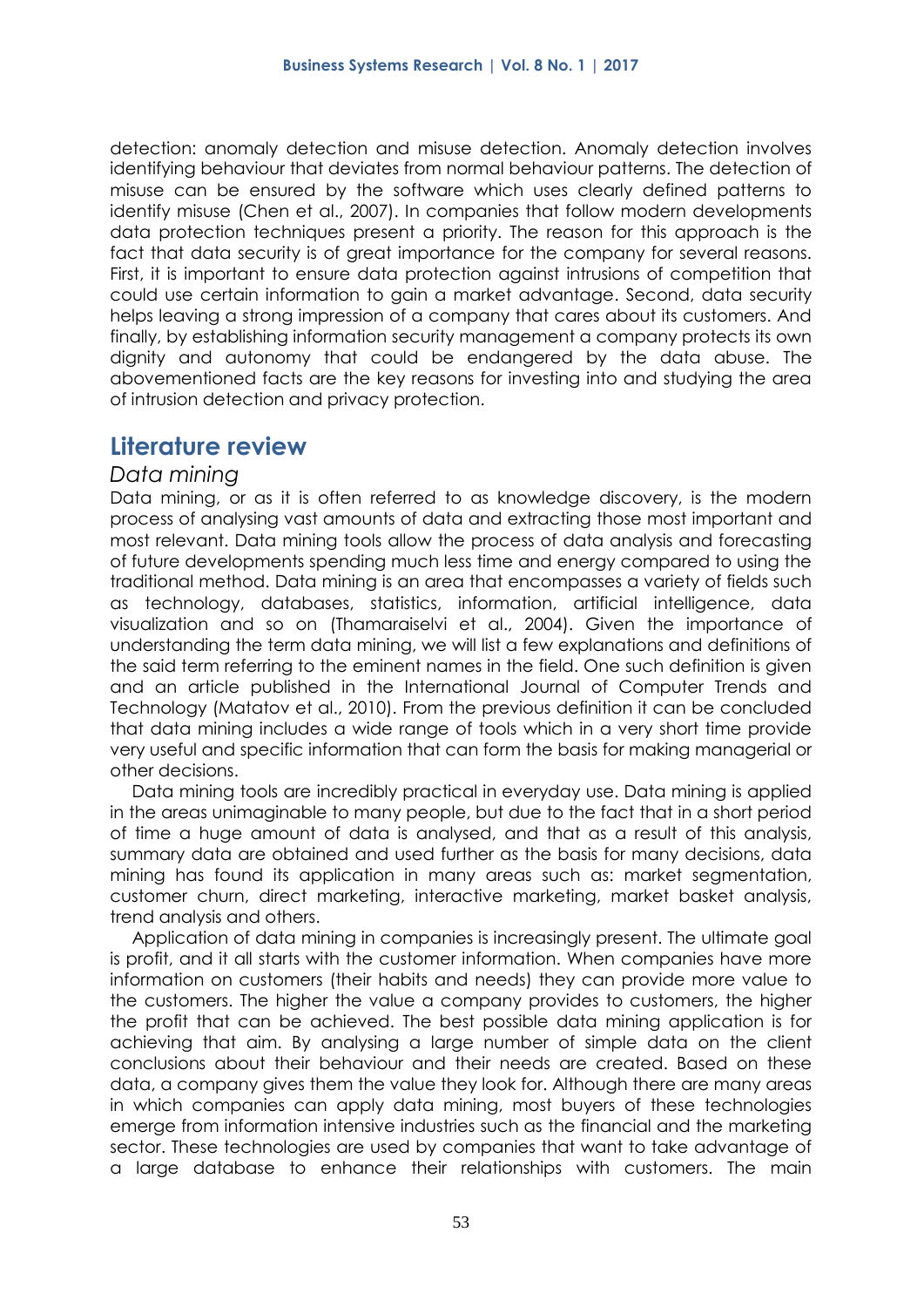prerequisites for a successful application of data mining are an extensive and wellintegrated database, and a well-defined understanding of the business processes within the company. Data mining applications are most commonly used by the following types of companies: marketing companies, pharmaceutical companies, credit card companies, transportation companies and large consumer package goods companies (to improve the sales process to retailers). All these organizations have something in common. They use their knowledge of clients to help them offer more value with lower costs. As a result, these organizations are able to fully define customer needs and create a marketing campaign adjusted to the needs and desires of customers. A common application of data mining in companies is in marketing and in creating a marketing strategy. The reason for this lies in the fact that simple data mining applications get very sophisticated and reliable data that are the key to the future strategy. There are many examples of companies using new technology to get closer to the customer. Banks use extremely intensive data mining applications especially in creating marketing campaigns and tracking marketing campaigns results. Also, the telephone companies are among the most intensive users of new technologies, especially in the creation of appropriate offers to their clients. Offers are created based on previous consumption and customer behaviour. Data mining analysis is based on the use of large amounts of data. The working principle of a data mining application is easy to understand. Such an application analyses valuable data about customers and the results of the analysis are used as a basis for quality decisions that will positively affect the revenue and profits of the company.

The following list contains some of the commonly used data mining software: R, Rattle, SAS Enterprise Miner, Rapid Miner, and Weka. Data mining applications have certain prerequisites for a successful implementation. First, the computer memory must be adequate. Second, the use of data mining applications requires an understanding of marketing problems and certain statistical skills.

#### *Intrusion detection system*

Whitman et al. (2010) define computer information security (CIS) as the "protection of information and its critical elements, including systems and hardware that use, store, and transmit that information", with using tools such as policy, awareness, training, education, and technology. CIA triad is a broadly accepted information security model that is based on the confidentiality, integrity and availability of the information (Greene, 2006). Therefore, these are the three mail objectives of CIS. In order to full-fill these objectives, four layers are used: (1) application access layer, (2) infrastructure access layer, (3) physical access layer, and (4) data-in motion-layer. Application access layer is based on the principle that not every user in the corporation should have access to read, write and store all of the data available, but only the data to which she or he is entitled based on the description of their working place (Poirier et al., 2011). Infrastructure access layer is based on the principle that the access infrastructure components, e.g. servers should be protected from both outside and inside intruders (Mlitwa, et al., 2011). Physical layer is based on the principle that the physical access to any system, computer, data, should be available only to the authorized persons. Data-in-motion layer is based on the principle that the data outside the organization (e.g. e-mails, lap-tops, smart-phones) should be also protected according to the same rules, as the data inside the organization. Therefore, corporation information security effectiveness could be defined as the extent to which the corporation achieves to full-fill the goals of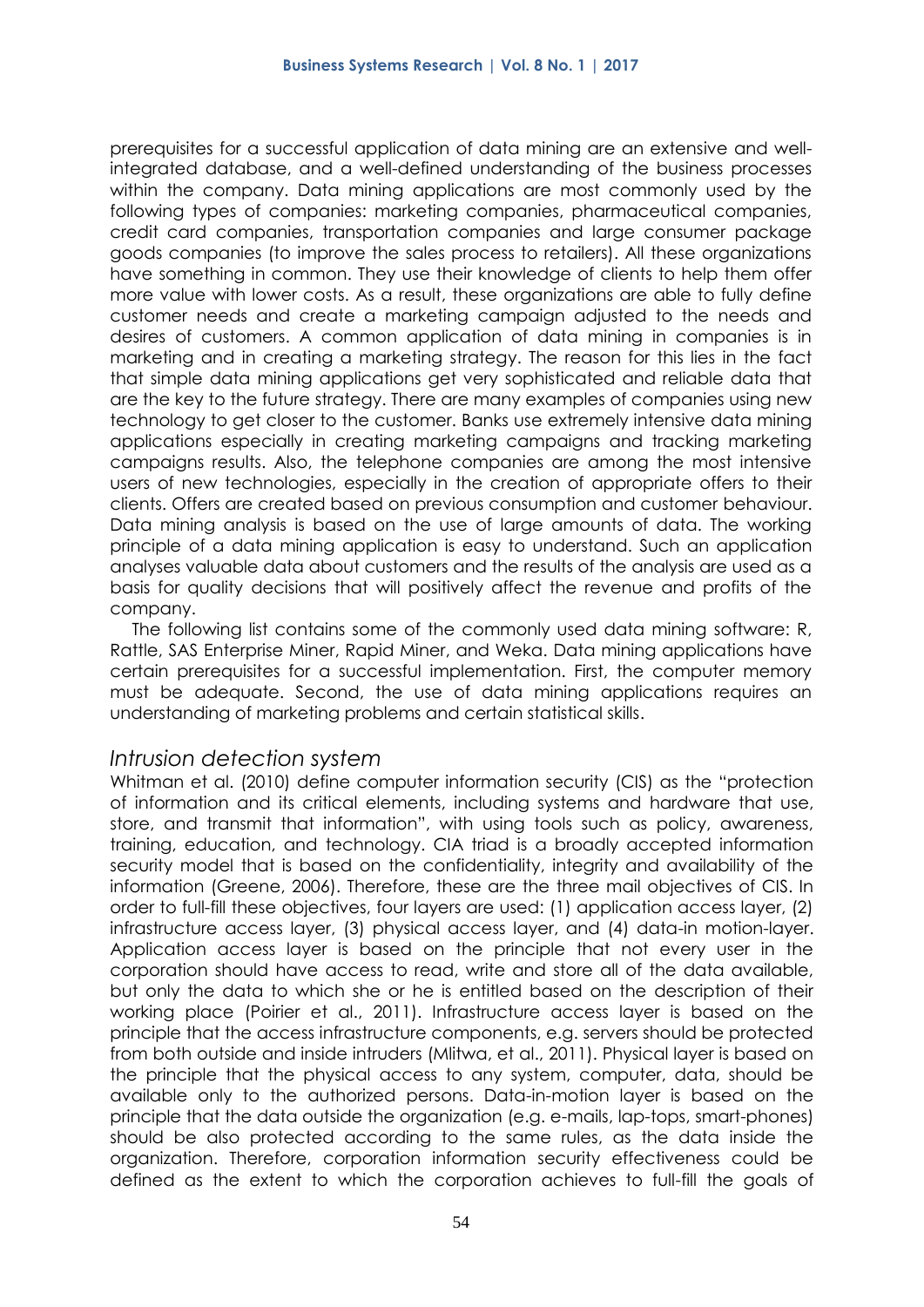confidentiality, integrity and availability of the information, with the means available in application, infrastructure, and physical and data-in-motion access layer (Green, 2006).

In order to achieve CIS effectiveness, organizations typically based their corporation information security measures on two types of efforts: deterrent efforts (Yeh et al., 2007; Herath et al., 2009) and preventive efforts (Willison, 2006). Both efforts are effective on insider threats (Theoharidou, et al., 2006; Dlamini et al., 2009) and intruder threats (Workman, 2007; Viega, 2009).

Malicious intrusions are focused on networks, web clients and servers, databases, and operating systems. There are several types of intruders. Net-work intrusions are intruders who attempt to enter into the networks in order to find and use important information. There are two types of intruders: human intruders or automated malicious software. There are also intruders who are focused on files or on database. Cyber security presents security mechanisms in order to offer explanations which enable prevention for cyber-attacks. The best example is Intrusion Detection Systems (IDS). The purpose of the IDS is to monitor the system activity and inform responsible person. Intrusion detection tools should be strategically located at the network and application levels. However, the main purpose of the intrusion detection tools is to differentiate usual system activity from criminal activity.

### **Methodology**

This paper evaluates the state of data mining applications in corporate information security from 1995 to 2013. It includes data mining applications in corporate information security regarding issues such as: malicious executables, anomalous insiders, intrusion detection.

As a basis for writing this paper we used previous research in this area elaborated in the literature, studies and other relevant sources. In accordance with the practice of scientific investigative work, the following scientific methods have been applied in this article:

Methods of analysis and compilation methods have been used in the theoretical part of the paper for the purpose of analysing and defining data mining multidimensionality, and the importance of data mining in modern corporations.

The method of deduction has been applied in order to be the basis of general conclusions of data mining role in the improving privacy protection and intrusion detection.

# **Results**

In the recent years, intelligent tools have also emerged as one of the important leverages towards CIS (Stoel et al., 2011; Yen, 2007). Data mining has been widely used in establishing CIS (Baesens et al., 2009). These applications employ intelligent tools like neural networks, cluster analysis, nearest neighbors, outlier detection systems and association rules, with the goal of increasing CIS. These intelligent tools are based on the exploration of the data available in vast number of data sources (e.g. transaction data, web logs, databases logs), and could therefore be referred to as exploratory corporate information systems efforts. Number of applications has been developed, that aim towards early warnings on intrusion attempts and frauds (Bose, 2006; Pejic-Bach, 2010). Data mining can be used to monitor large databases, to improve efficiency and quality of data. However, knowledge discovery methods can be also used in order to detect unusual behavior and threats in corporations.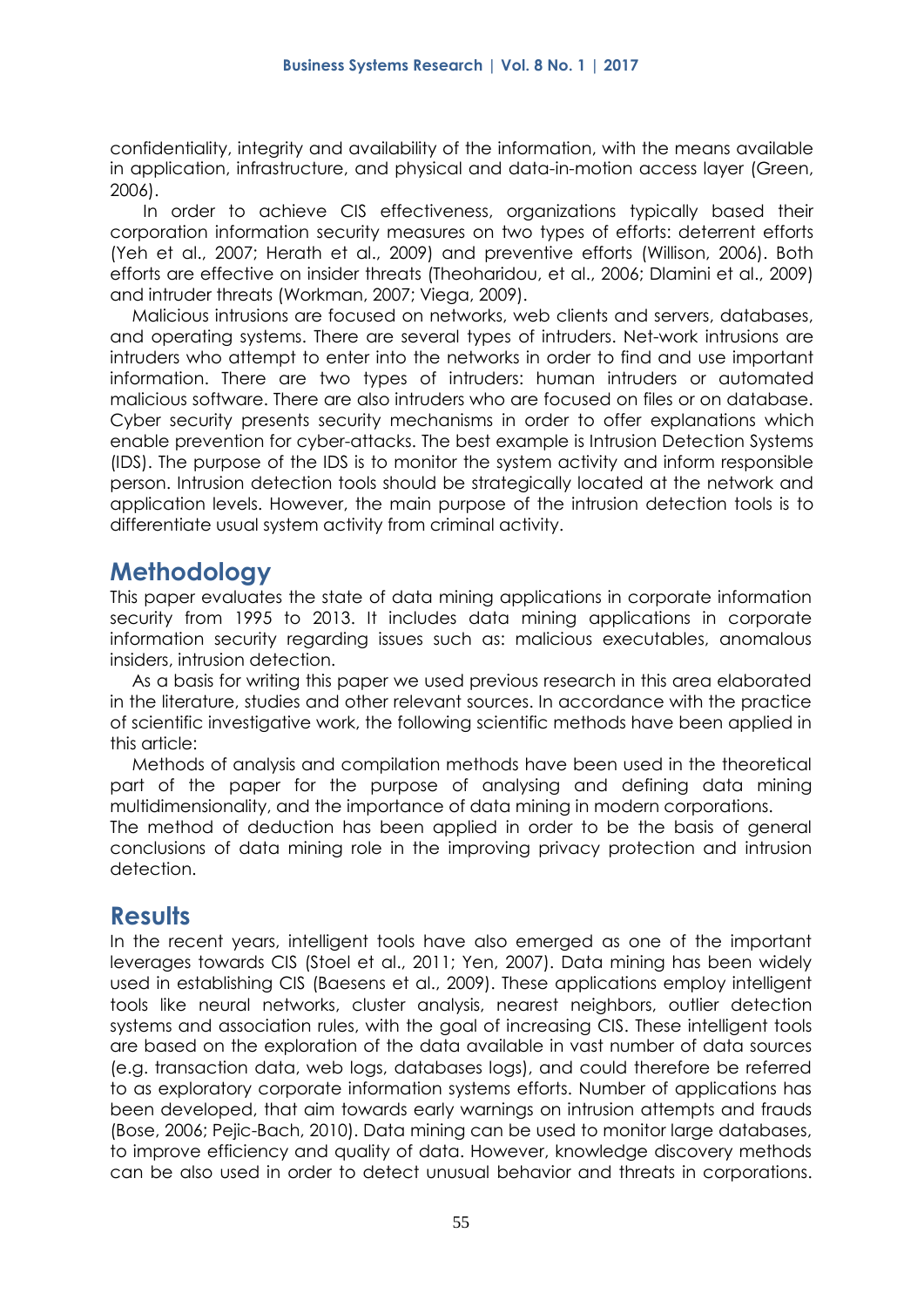Intrusion detection can give better results when is combined with some data mining techniques, such as a flexible neural tree model (Chen et al., 2007). The model showed significant improvements in intrusion detection because of reducing the input characteristics and because of hybrid approach for combining base classifiers. Data mining techniques can be used to predict intrusion in local area network (Mohammad et al., 2011). Data mining can generate accurate and applicable intrusion patterns from a huge amount of data which means that intrusion detecting system can be used to any logical or network environment (Yu et al., 2007). Chen et al. (2005) investigated how data mining methodologies can be used to detect intrusions of information systems. Their research showed that support vector machine method achieved the best performance, while artificial neural networks with simple frequency-based scheme achieved the worst. Similar research was made also by Zhu et al. (2001). They investigated three different knowledge discoveries in databases methods in detecting network intrusion. Their results showed that data mining method had a important influence on classification accuracy. Among knowledge discoveries in databases techniques, rough sets have higher accuracy followed by neural networks and then inductive learning.

The main cause of threat to privacy is the rapid development of modern technology, which is not accompanied by sufficiently rapid development of the related education and legislation.

However, when we talk about data mining applications and their use in corporations, the facts elaborated in this paper as well as those that can be found in the used literature lead to the conclusion that these applications protect the privacy of customers. Large corporations use data mining in their business practice in the way that they remove data associated with the identification of the customer or client while analysing relevant data (on shopping, habits, etc.). In this way private identification information is completely ignored in the analysis, and only those data which are essential for future management and marketing decisions are used. By using these approach companies foster good relationships with their customers and clients who have confidence in the company and are willing to come back. This relationship is perfect. Why? The company will protect the privacy of the client. The customer will be satisfied, and the company will use analysed data to form an offer that suits the client's wishes. The customer will be satisfied. The client will have confidence in the company. The company will benefit.

For such a system to be sustainable companies have to constantly care for data security. Companies continually need to analyse potential threats and invest in data protection. Companies are aware of the importance of investment into data mining applications and applications for data protection because these investments ensure profit. By investing in the field of contemporary data protection, corporations protect against competition because if the competition came to their data their business would be totally compromised, and customer confidence shaken. It is clear that companies have a huge interest in establishing data mining applications and their use in business because these applications provide incredible opportunities for analysing huge amounts of data critical for making future decisions.

Intrusion detection refers to security management system for computers and networks. This system operates in a way to collect and analyse data from different areas of a computer or a network in order to determine security breaks. A security breach can occur in two different forms: (i) intrusions - attacks from outside the organization; (ii) misuses - attacks from within the organization.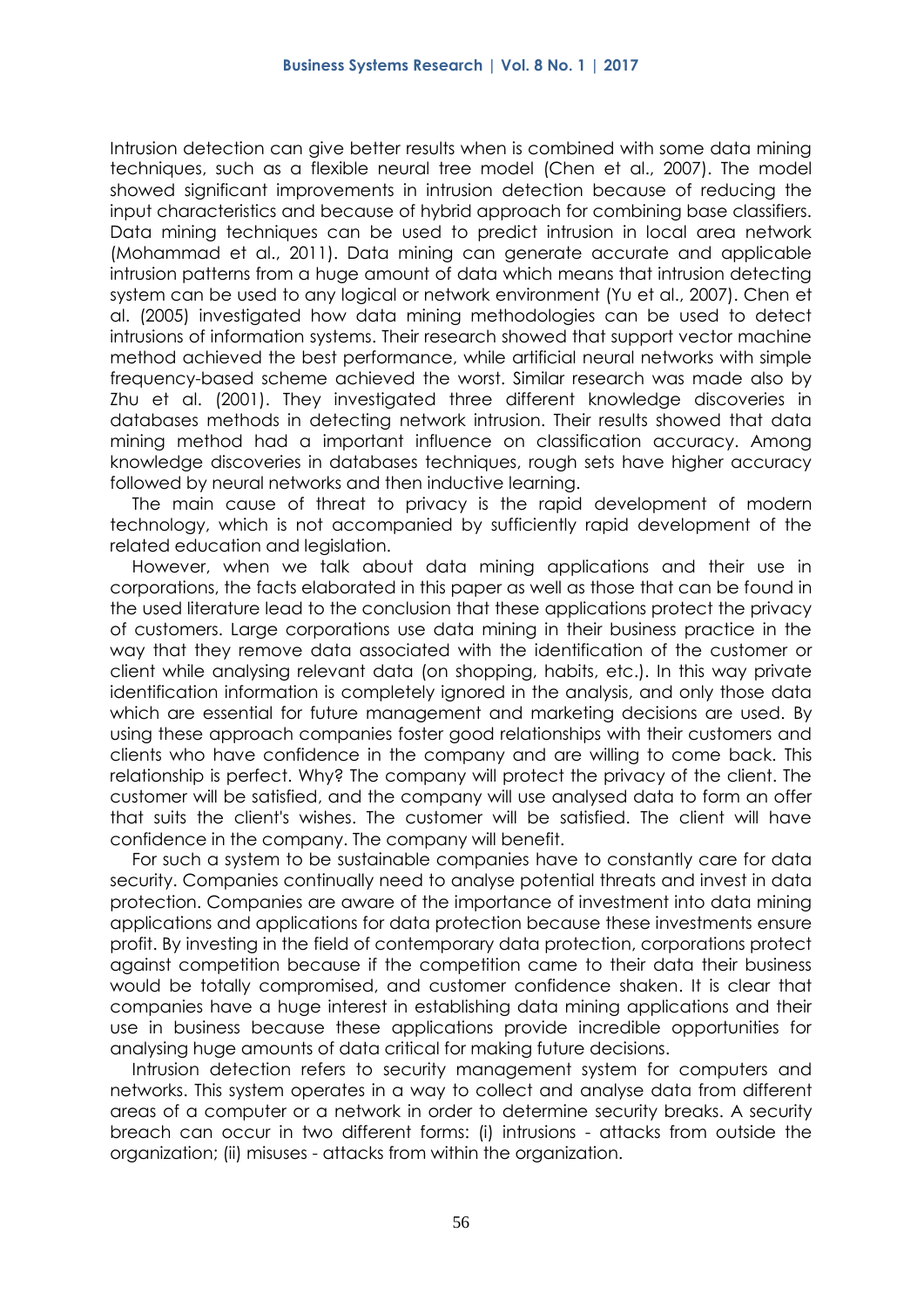A key feature of this system is using vulnerability assessment when checking the security of computer systems or networks. Intrusion detection functions include: monitoring and examining the user and the system activities, examining system configurations and weaknesses, evaluating the system and the file reliability, capability to recognize patterns typical of attacks, examination of irregular activity forms and following user policy violations.

Intrusion detection has become one of the major tasks in corporate information security because a number of attacks to computer systems have occurred in the last few decades causing significant damage. The intrusion detection system consists of two steps: (i) *Host Intrusion Detection System (HIDS)* can be run on individual hosts or devices on the network. A HIDS observes the inbound and outbound packages from the device in order to warn the user when a questionable action is noticed; (ii) *Network Intrusion Detection System (NIDS)* is located at a strategic point in the network in order to monitor traffic.

Intrusion detection systems (NIDS or HIDS) cannot be considered an unbeatable protection against intrusion, but if used in combination with some of the physical methods such as firewalls or security personnel then they provide much greater security. Firewalls are mostly used to stop disputable traffic.

As we have said, implementing intrusion detection which results in protection from unwanted intrusions is in every company's best interest as it helps ensure privacy protection. It is certainly reasonable to establish an intrusion detection system that will help to achieve higher level of security of the database because the losses from the misuse of valuable and confidential data are much higher than the cost of investment in intrusion prevention. The costs of these investments are generally insignificant compared to the overall volume of business, and therefore managers of modern corporations easily opt for improvement of the protection system.

# **Conclusion**

Modern corporations have recognized the importance of data mining applications and use them in many business areas. Data mining applications are very often used in marketing. There are many marketing campaigns, and even political ones, which are fully designed according to the analysis of specific surveys, questionnaires or other forms of primary data. A marketing campaign created in this way is extremely effective because clients are presented the values they appreciate and companies gain customer confidence finally resulting in successful business operations.

This research was fully based on secondary data and the already available literature. The quality of such research would be much higher if it were accompanied by the presentation of data and information obtained through interviews with some of the eminent personalities in the field of data mining. This approach would be much more complete and much more intelligible to the reader. In the end we can conclude that such research contributes to the understanding and popularization of data mining. After this complex area becomes familiar and understandable, managers can expect a wider application of data mining applications with all the qualities and benefits that they offer.

# **References**

1. Baesens, B., Mues, C., Martens, D., Vanthienen, J. (2009), "50 years of data mining and OR: upcoming trends and challenges", Journal of the Operational Research Society, Vol. 60, pp. S16-S23.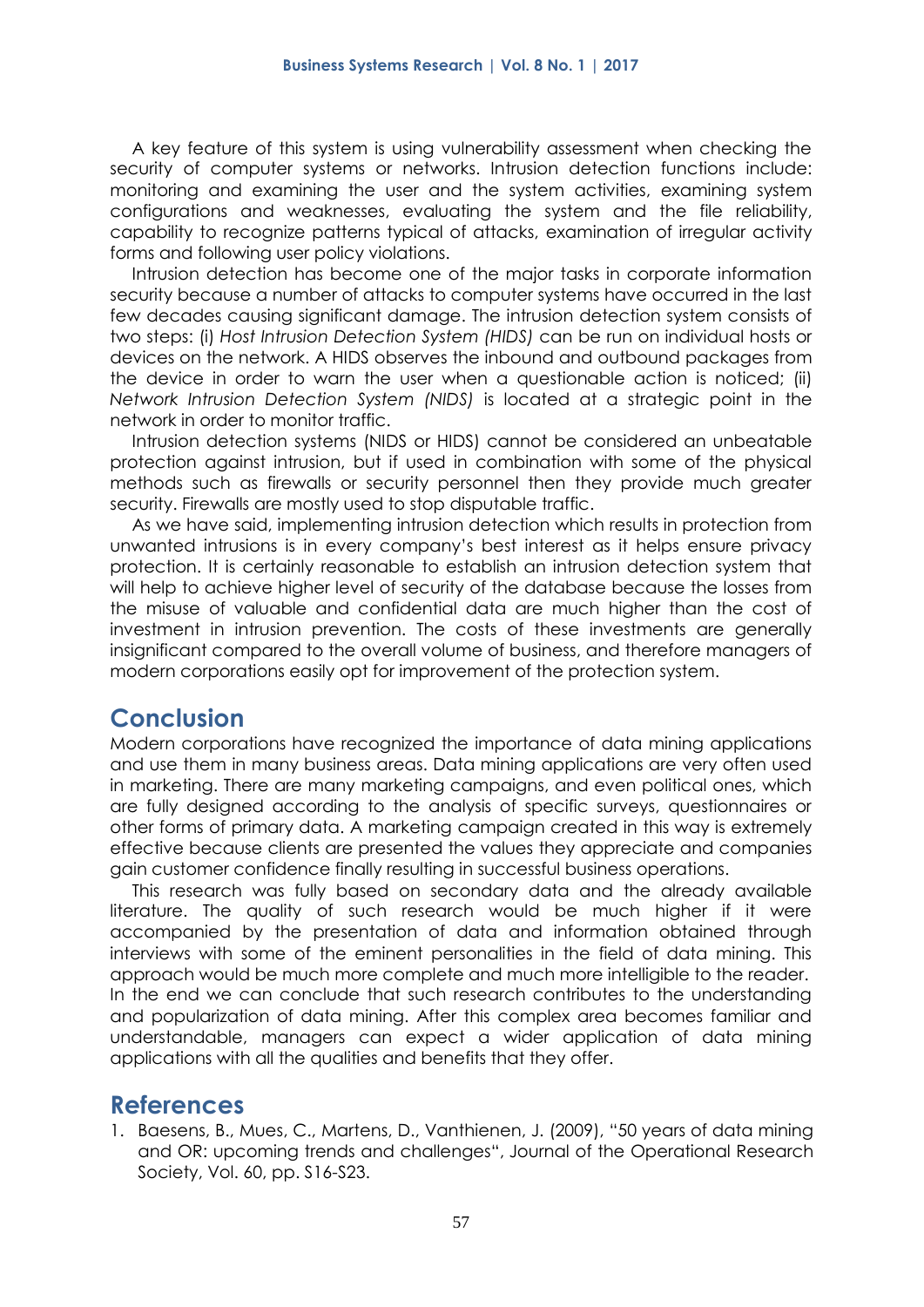- 2. Bose, R. (2006), "Intelligent technologies for managing fraud and identity theft", in Third International Conference on Information Technology: New Generations, (ITNG 2006), IEEE, pp. 446-451.
- 3. Chen, W. H., Hsu, S. H., Shen, H. P. (2005), "Application of SVM and ANN for intrusion detection", Computors & Operations Research, Vol. 32 No. 10, pp. 2617- 2634.
- 4. Chen, Y., Abraham, A., Yang, B. (2007), "Hybrid flexible neural‐tree‐based intrusion detection systems", International Journal of Intelligent Systems, Vol. 22 No. 4, pp. 337-352.
- 5. Dlamini, M. T., Eloff, J. H., Eloff, M. M. (2009), "Information security: The moving target", Computers & Security, Vol. 28 No. 3-4, pp. 189-198.
- 6. Fienberg, S. E. (2006), "Privacy and confidentiality in an e-commerce world: Data mining, data warehousing, matching and disclosure limitation", Statistical Science, Vol. 21 No. 2, pp. 143-154.
- 7. Greene, S. S. (2006). Security Policies and Procedures, New Jersey, Pearson Education.
- 8. Herath, T., Rao, H. R. (2009), "Protection motivation and deterrence: a framework for security policy compliance in organisations", European Journal of Information Systems, Vol. 18 No. 2, pp. 106-125.
- 9. Ishiguro, M., Tanaka, H., Matsuura, K., Murase, I. (2006), "The effect of information security incidents on corporate values in the Japanese stock market", in International Workshop on the Economics of Securing the Information Infrastructure (WESII).
- 10. Kim, J., Bentley, P. J., Aickelin, U., Greensmith, J., Tedesco, G., Twycross, J. (2007), "Immune system approaches to intrusion detection - a review", Natural computing, Vol. 6 No. 4, pp. 413-466.
- 11. Kim, Y., Chang, H. (2014), "The industrial security management model for SMBs in smart work", Journal of Intelligent Manufacturing, Vol. 25 No. 2, pp. 319-327.
- 12. Matatov, N., Rokach, L., Maimon, O. (2010), "Privacy-preserving data mining: A feature set partitioning approach", Information Sciences, Vol. 180 No. 14, pp. 2696-2720.
- 13. Mlitwa, N. B. W., Birch, D. (2011), "The role of intrusion detection systems in electronic information security: From the activity theory perspective", Journal of Engineering, Design and Technology, Vol. 9 No. 3, pp. 296-312.
- 14. Mohammad, M. N., Sulaiman, N., Abdulkarim Muhsin, O. (2011), "A Novel Intrusion Detection System by using Intelligent Data Mining in Weka Environment", Procedia Computer Science, Vol. 3 No. 5, pp. 1237-1242.
- 15. Pejic-Bach, M. (2010), "Profiling Intelligent Systems Applications in Fraud Detection and Prevention: Survey of Research Articles", 2010 International Conference on Intelligent Systems, Modelling and Simulation (ISMS), IEEE, pp. 80-85.
- 16. Sayed, M., Jradi, F. (2014), "Biometrics: Effectiveness and Applications within the Blended Learning Environment", Computer Engineering and Intelligent Systems, Vol. 5 No. 5, pp. 1-8.
- 17. Stoel, M. D., Muhanna, W. A. (2011), "IT internal control weaknesses and firm performance: An organizational liability lens", International Journal of Accounting Information Systems, Vol. 12 No. 4, pp. 280-304.
- 18. Thamaraiselvi, G., Kaliammal, A. (2004), "Data mining: concepts and techniques", SRELS Journal of Information Management, Vol. 41 No. 4, pp. 339-348.